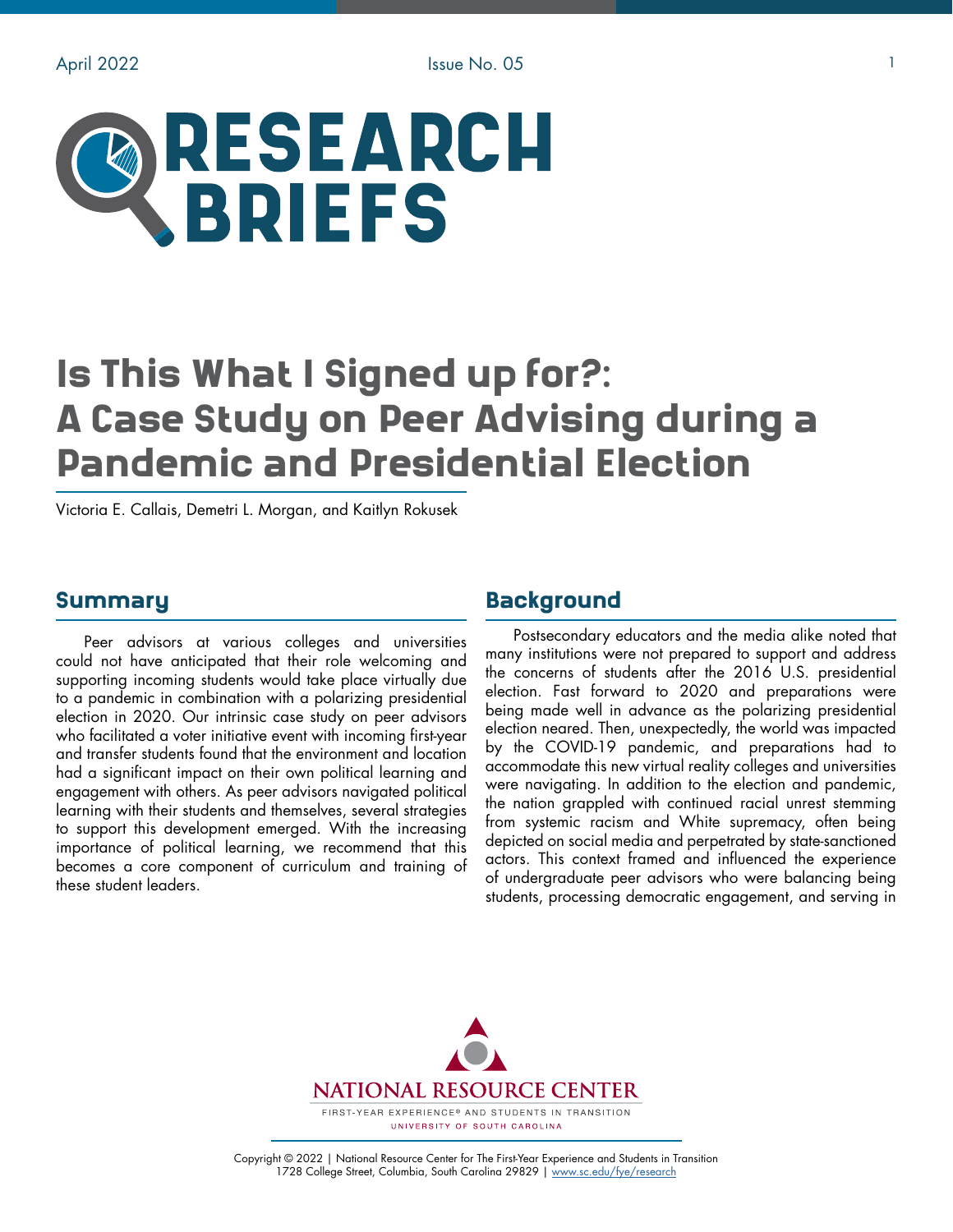roles that assisted with the transition of incoming students who were doing the same.

Peers influence the undergraduate experience through intellectual development, academic engagement, moral development, clarification of political and social values, interpersonal skills, critical thinking skills and positive gains in writing and reading comprehension (Greenfield et. al, 2013; Mayhew et. al, 2016; Skipper, 2005). Although the role and title of a peer leader differs depending on the institution, department, or setting (i.e., peer advisor, peer mentor, peer counselor), Newton and Ender (2010) defined peer educators, an all-encompassing term, as, "students who have been selected, trained and designated by a campus authority to offer educational services to their peers" (p. 6). Peer educators are not only beneficial to students as they share their experiences and connect them to campus resources, but they strengthen the relationship between the students and the institution and/or faculty and staff (Keup & Martin, 2016).

Understanding peer leaders' political identity development is important because of their direct contact and influence with incoming students. Peer influence is meaningful in the college setting and as peer leaders promote or engage campus events pertaining to the election process or civic engagement this has impact on the students they work with directly. The facilitation of political learning is critical to help students navigate the realities of an ever-evolving sociopolitical landscape and realize the democratic potential of a college education (Hoffman et al., 2018; Morgan & Davis, 2019; Thomas, 2015). Political learning is the process of "developing knowledge and skills related to government, systems, decision making, and public problem solving" (Brower & Benenson, 2015). Through the process of political learning, students develop their own political identity that influences their relationships, interests, and their civic engagement (Morgan, 2021).

### Methods

To better understand the political identity development peer advisors tasked with supporting incoming first-year and transfer students during the 2020 presidential election and amid a pandemic, the following research question guided our study:

• What are the individual and collective values, attitudes, and beliefs of peer advisors responsible for cultivating the political engagement of students in transition during a pandemic and a polarizing presidential election?

This intrinsic case study (Stake, 1995) was conducted at a large private university in the Midwest in the fall of 2020 after an Institutional Review Board approved the project. The institution the case study took place is located in a metropolitan city that has a history with political engagement and has been hit hard by the COVID-19 pandemic. The case study included three steps. First, the initial boundary of the case was set in the fall of 2020 when the researchers facilitated two trainings with more than 40 peer advisors on a voter initiative (i.e., BallotParty) designed to engage students transitioning into the institution amid the 2020 election. Researchers took notes throughout the engagement and debriefed the trainings to help craft an interview protocol for the next steps in the process. After the voter initiative event for students in transition, a group of five peer advisors were interviewed individually to better understand their political identity and learning and their experience facilitating a voter initiative with first-year and transfer students. After the election, a follow up focus group was held with the peer advisors and further elaborated on the topics covered in individual interviews.

Data collected during this phase was audio-recorded and digitally transcribed. In the third phase, transcriptions were reviewed through a two-cycle values coding process to reflect the participants values, attitudes, and beliefs to allow the researchers to better grasp their worldview and perspectives that cultivate their political identity development (Saldaña, 2016). An additional interview with an administrator who has sustained engagement with the peer advisors was conducted to provide more context of the setting. Lastly, the collective positionality and perspectives of the research team, which included a faculty member who is engaged with research on political learning and development, a current graduate student, and a current peer advisor who participated in the voter initiative event, contributed to the how data were analyzed, understood, and further expanded our understanding of peer advisors within the case.

# **Findings**

Our findings indicate that peer advisors are experiencing political learning in their roles, whether this is centered in their training or not. The different environment and locations in which they interact impact how the peer advisors understand their own identity and views and has an influence on their interactions with others. Individually, they navigated strategies that helped them in tackling 'tough' conversations with students, though many of these strategies were being shared by other peer advisors.

#### Environment and Location

Different environments, including the general campus space and/or specific locations, influenced how participants understood and negotiated their political identity. For instance, Ila, an exercise science major, reflecting on the impact of participating in a program where she worked to facilitate the political engagement of first-year students explained,

So I think at least for me, I think [the facilitation experience] not only has it pushed me, but it's also allowed me to be more comfortable talking about topics because I am someone that was raised in a household where you don't like you don't talk about politics... Um, so I think that in terms of just being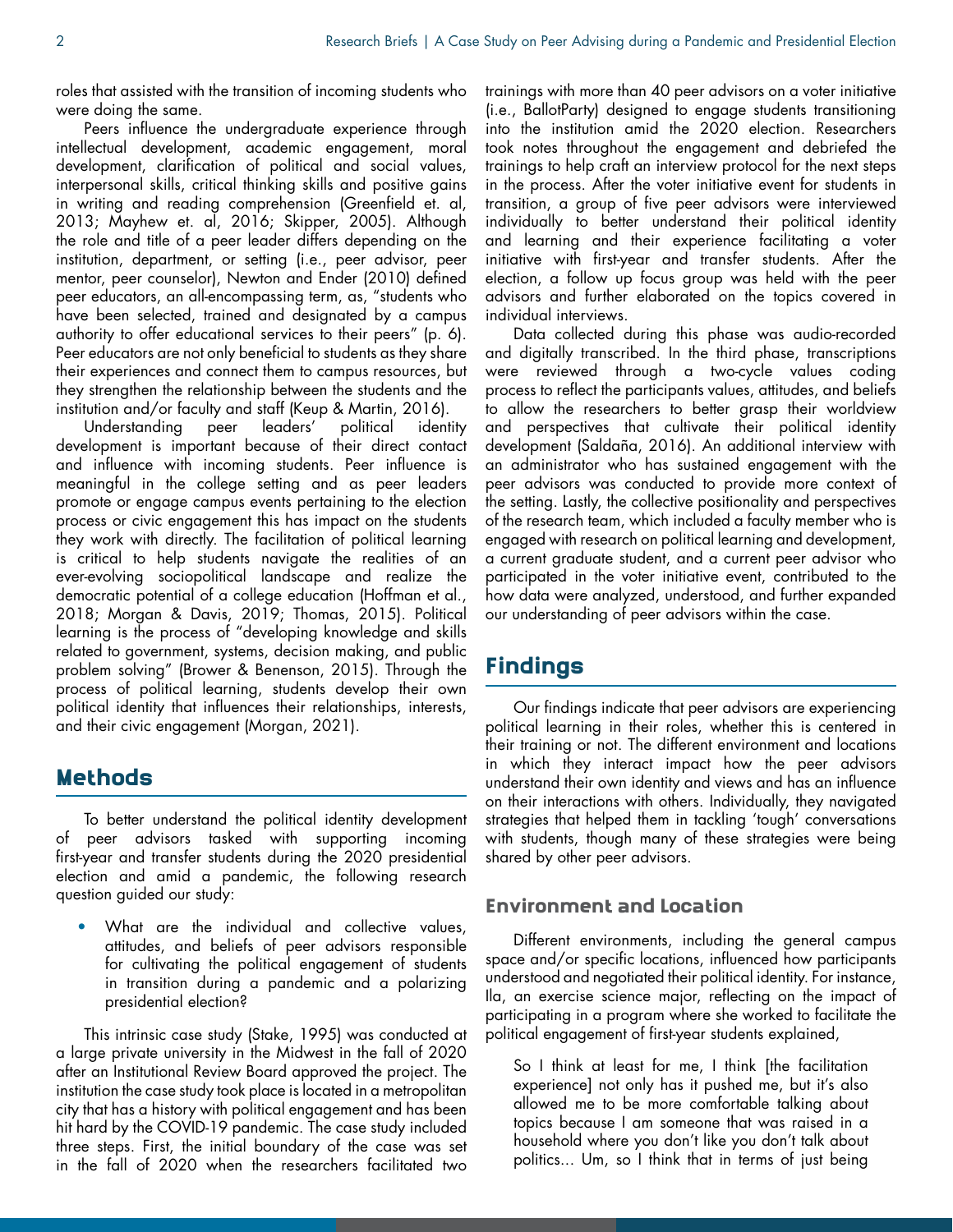able to work with other peer advisors, it's like giving me a space to actually be okay with, well, actually I think this, um, and like grow in that way, which I didn't have before.

This quote begins to highlight the multifaceted outcomes for peer advisors tasked with cultivating the political engagement of other students. The peer advisors both felt "pushed" to grow in their comfort talking about politics for the purposes of being strong facilitators while also navigating the opportunity to reflect on their socialization experiences that have informed their current familiarity and comfort engaging in political dialogue.

Peer advisors also discussed how environment and location were significant by exposing them to more people, different views or issues which often expanded their understanding of political learning. MJ, a nursing major, explained,

Um, so I definitely for me like going [to the institution], it was like different.... There's literally just so many people here. Um, compared to like my small high school, there's just there's um, so many racial, ethnic groups...it played like a part in like how I, like, view the world.

MJ would go on to add:

I feel like for me as a peer leader, my political identity, I guess. So, I don't know. Um, I wouldn't say I, like, I impose it on any of my students or anything, but I feel like it plays like a role in a lot of .. it plays a role in like the values. Like I, I guess I like present, present in [first year course] I guess like in terms of like the way I act and the person I am. Um, and even in like simple like lesson plans, um, … And then just like in terms of like social justice and my role in like what I, and what I offer to students, like in terms of like events or something, I try to choose. Like, I mean, I don't want to be like mean, but like I just, I feel like I choose, I prioritize events that we have that are like social justice related. Um, just cause I feel like that's important and I feel that's important. I like, students to know about it. So, I feel like my that's how my political views like played a role in like in terms of me and my stance.

Consistent with much of the literature on the importance of diverse interactions inside and outside the classrooms (Denson et al, 2017; Mayhew et al, 2016), the peer advisors appreciated the fact that the facilitation experience prompted them to take account of their views, political and otherwise, relative to others. Yet, it is also apparent that when specifically thinking about their political identity, there is a thoughtful negotiation around their role and how their politics can shape the experiences of others.

#### Peer Advisor Strategies

As the last quote in the previous section began to highlight, our experiences within the case and subsequent interviews revealed a mutually reinforcing dynamic between the peer advisors navigating their own political learning and facilitating political learning with others. The ways that peer advisors navigated these synergistic but also competing goals were nuanced. For instance, whereas MJ felt values-aligned in foregrounding their political beliefs when working with students, Diane, an education major, shared, "And so there was constantly things in [facilitation experience] it's like, this is how I go about this discussion and make them think, um, and really kind of start to figure out themselves in that way without shoving something down their throat."

Hence, we identified and highlight below strategies in the data that yielded synergistic outcomes for both individual and collective political learning within the peer advisor role. These strategies can be thought of as a toolkit for the peer leaders and included:

Beliefs (such as):

- Need to find/have common ground
- Be non-confrontational

Values (such as):

- Respecting differences
- Social Awareness
- Communication

Their attitudes, that bridged their beliefs and values, centered around tolerating or negotiating political spaces that are out of alignment with their values and beliefs. Maria, a political science major, explained,

I definitely think that a lot of students were really kind of caught up in the polarization of this last election. Um, and I really tried my best to be like, let's keep it very objective. Let's not, we don't need to make this argumentative, this needs to be an open objective conversation.

Maria, like other peer advisors interviewed, valued communication as a tool to support political learning and believed that cultivating a non-confrontational space was beneficial in her interactions with others to best support continued learning.

Related to communicating in ways that might be received well by peers, during the focus group, Diana, an education major, noted:

After the election I sent my [first year course] students kind of like a text just about like, Hey, or like this was like during the election, like time, like, and I did have like a [weekly check-in space]. [The text] was more like, if anyone like wants to talk about anything and I had a few students like pop on, it was like more individual though. Um, and it was more just about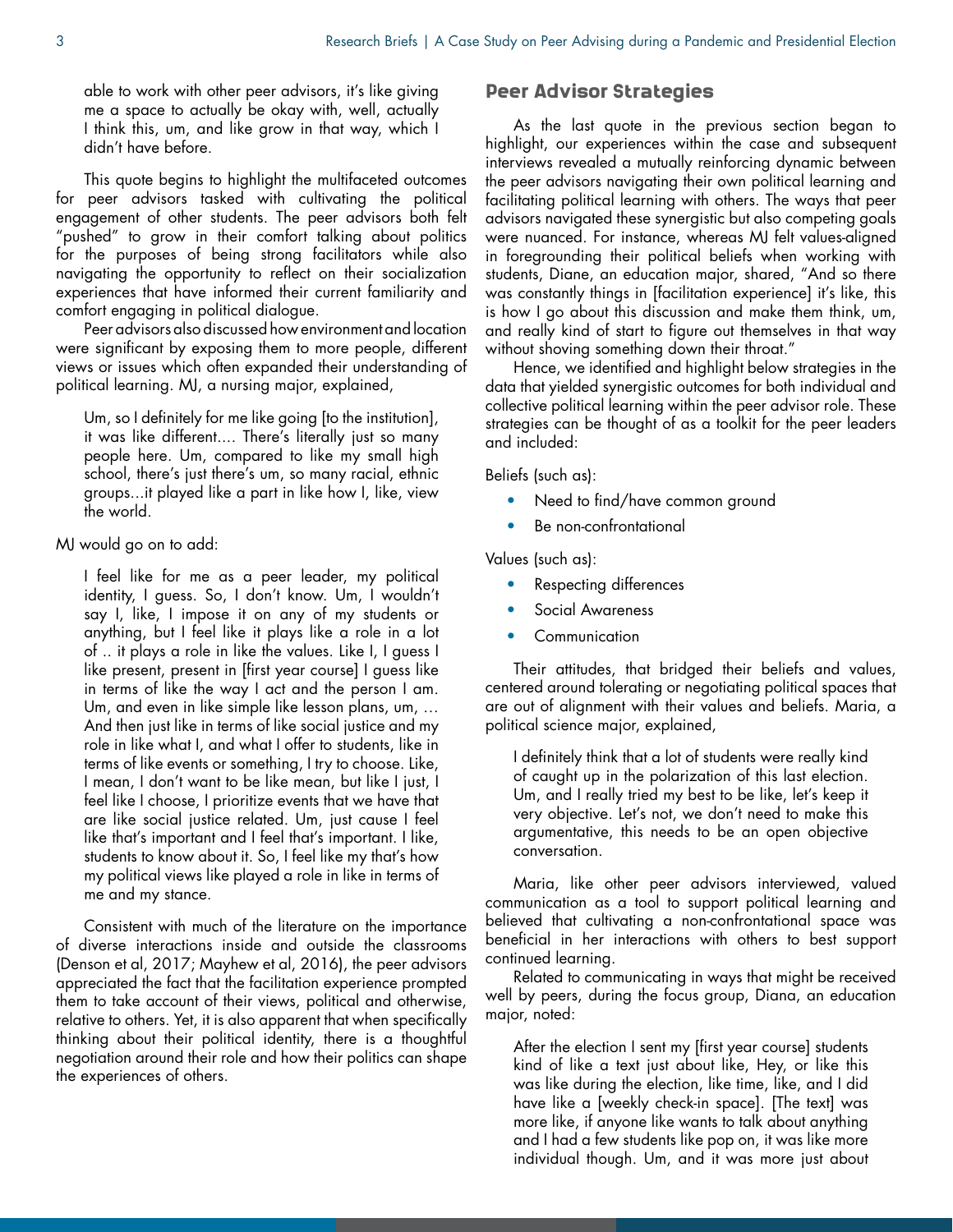kind of what we were just talking about, like their anchors with like, why is this like happening? Why is like the country so divided right now? Um, why like, can we get like straight forward answers on like the way the system works?

Notably, the just in time (i.e., after the election) communication via a medium (i.e., texting) that is approachable to students provided them a space to ask questions without fear of judgement for not knowing.

Another effective facilitation strategy was shared by Ila, who noted that "at first it was hard to facilitate cause nobody wanted to like say what they thought" – yet, after encouraging students to go through the planned political research activity and share what stood out to them, Ila continued by sharing:

People were more willing to be like, Oh, like I agree with this policy. So people were more willing to talk about policies than they were individuals. So I thought that was easier. Like if we wanted to bring up a topic, people were okay talking about that. But if we brought up a candidate, people were less likely to, like, say who they were like aligned with.

This strategy highlights a commitment to understanding that the outcome of the experience was tied to helping the students interact across their political ideology and becoming prepared to be an informed voter. By shifting to policies and not candidates, the peer advisors were able to still achieve the goal of interaction and learning without stifling conversation because of worries about perceptions tied to supporting particular candidates.

# Conclusion and Recommendations

Based on insights from our findings we conclude with specific recommendations for peer advisors and educators that work with peer advisors who interface with students in transition. There is a high likelihood that racial and political dynamics in the U.S. will remain as an inescapable component of new students' experiences. Therefore, a focus on political learning must become an explicit component of the type of training peer leaders participate in, similar to efforts to enhance peer advisor's capacity for diversity, equity, and inclusion or leadership development. In particular, there is an overlap in cultivating facilitation skills that encourage peer advisors to understand how their own political sensemaking and that of the students with whom they interact create opportunities for learning, support, and reflection.

 In preparation for a training with peer leaders, we devised an acronym (V.O.T.E.S.) that builds on important components of effective facilitation and augments them into the political realm for peer leaders:

V is for vulnerability, or the idea that peer advisors must model political vulnerability and encourage their community to be vulnerable in order to get past reductionist labels or perceptions of politics based on

geography or visible identities.

- O is for outcomes, which is a reminder for peer leaders to be as clear and intentional as possible with setting outcomes when they are facilitating formal political learning experiences.
- **T** is for transition, which helps peer leaders remember that if tricky situations present themselves that are not in service of their outcomes, they should be prepared to deploy a range of strategies that help them transition to topics or exercises that keep the community on task.
- **E** is for equity and the necessary knowledge that peer advisors must possess to understand that the political arena does not position everyone within it in similar ways. Being cognizant of who is and is not speaking and devising ways to promote equitable participation is important.
- Finally, S is for speculate and a prompt to be mindful of how a peer leader is speculating about dimensions within their political facilitation exercise.

We suggest that the ability to facilitate political learning experiences for others in this or a similar manner be identified as one of the core outcomes of any onboarding or peer leader training curriculum. In addition, educators working with peer leaders should take advantage of the community building and personal development that can flow from centering political facilitation by noting how peer leaders own student political identity development evolves over the course of their experience (Morgan, 2021).